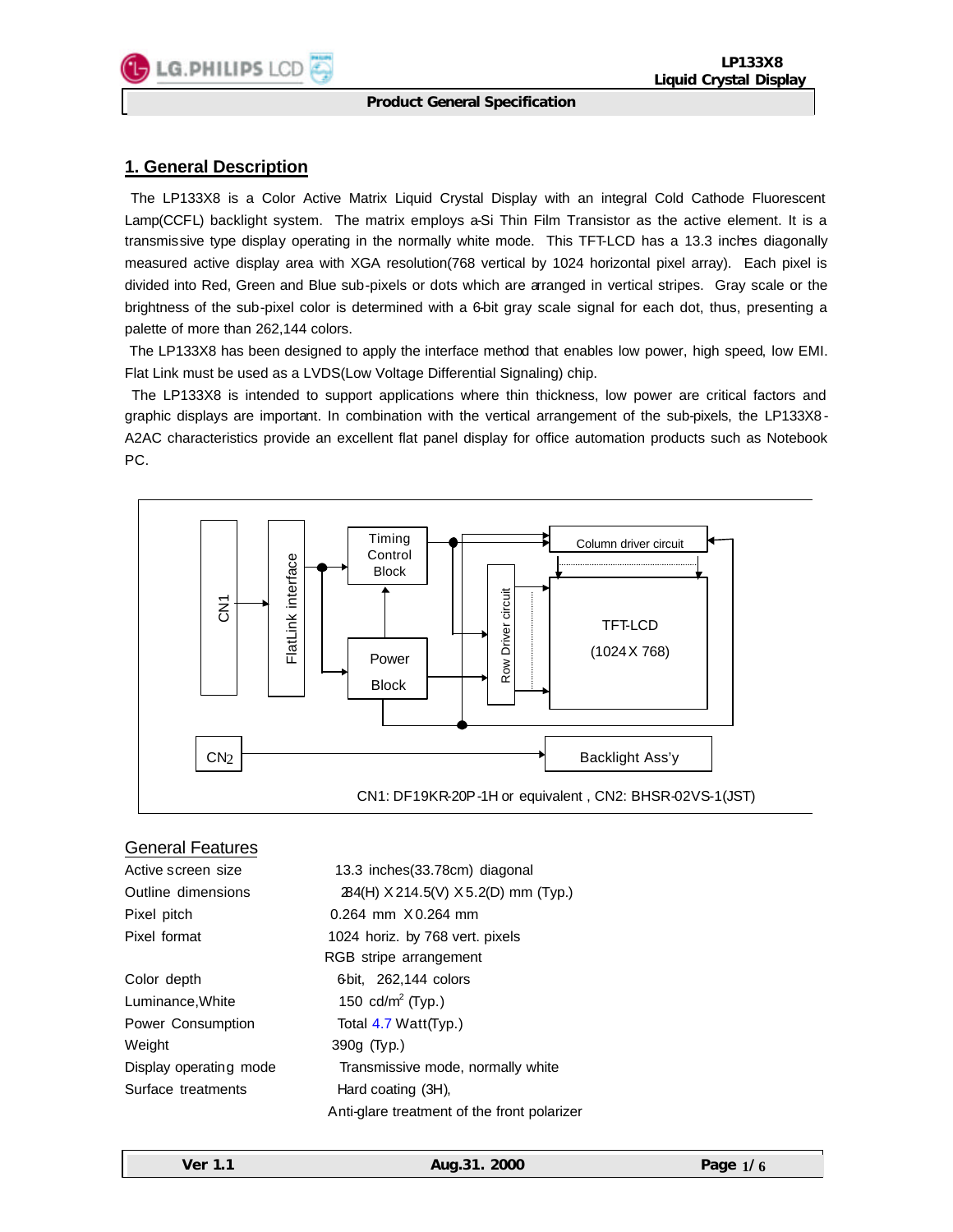

# **2. Electrical Specifications**

## **2-1. Electrical Characteristics**

The LP133X8 requires two power inputs. One is employed to power the LCD electronics and to drive the TFT array and liquid crystal. The second input which powers the CCFL, is typically generated by an inverter. The inverter is an external unit to the LCD.

| Parameter                            | Symbol        | Values |        |               | Units                   | <b>Notes</b> |
|--------------------------------------|---------------|--------|--------|---------------|-------------------------|--------------|
|                                      |               | Min.   | Typ.   | Max.          |                         |              |
| <b>Module</b>                        |               |        |        |               |                         |              |
| Power Supply Input Voltage           | $V_{\rm CC}$  | 3.0    | 3.3    | 3.6           | Vdc                     |              |
| Power Supply Input Current           | $I_{\rm CC}$  |        | 270    | 390           | mA                      |              |
| Differential Impedance               | $Z_m$         | 90     | 100    | 110           | Ohm                     | 2            |
| <b>Power Consumption</b>             | $P_c$         |        | 0.9    | $1.2^{\circ}$ | W                       |              |
| <b>Rush Current</b>                  | <b>I</b> RUSH |        | 1.5    | 1.8           | A                       | 3            |
| Lamp                                 |               |        |        |               |                         |              |
| <b>Operating Voltage</b>             | Vங            | 625    | 640    | 800           | <b>V</b> <sub>RMS</sub> | 4            |
| <b>Operating Current</b>             | la.           | 3.0    | 6.0    | 6.5           | mA                      |              |
| Established Starting Voltage at 25°C |               |        |        | 1080          | <b>V</b> <sub>RMS</sub> | 5            |
| $0^{\circ}$ C                        |               |        |        | 1450          | <b>V</b> <sub>RMS</sub> | 5            |
| Discharge Stabilization Time         | Ts            |        |        | 3             | min                     |              |
| <b>Operating Frequency</b>           | fв∟           | 45     | 58     | 80            | <b>kHz</b>              | 6            |
| <b>Power Consumption</b>             | $P_{B}$       |        | 3.8    | 4.1           | Watts                   | 8            |
| Life Time                            |               | 10.000 | 15.000 |               | <b>Hours</b>            | 9            |

| Table 1 ELECTRICAL CHARACTERISTICS: |
|-------------------------------------|
|                                     |

#### Notes: **The design of the inverter must have specifications for the lamp in LCD Assembly.**

 The performance of the Lamp in LCM,for example life time or brightness,is extremely influenced by the characteristics of the DC-AC Inverter.So all the parameters of an inverter should be carefully designed so as not to produce too much leakage current from high-voltage output of the inverter.

 When you design or order the inverter,please make sure unwanted lighting caused by the mismatch of the lamp and the inverter(no lighting,flicker,etc) never occurs.When you confirm it,the LCD Assembly should be operated in the same condition as installed in your instrument.

- 1. The specified current and power consumption are under the Vcc =  $3.3V$ ,  $25^{\circ}$ C, fv = 60Hz condition whereas 64 gray pattern is displayed.
- 2. This impedance value is needed to proper display and measured form LVDS Tx to the mating connector.
- 3. The duration of rush current is about 20ms.
- 4. The variance of the voltage is  $\pm 10\%$ .
- 5. The voltage above  $V_s$  should be applied to the lamps for more than 1second for start-up. Otherwise,the lamps may not be turned on.
- 6. The output of the inverter must have symmetrical(negative and positive) voltage waveform and symmetrical current waveform.(Unsymmetrical ratio is less than 10%)
	- Please do not use the inverter which has unsymmetrical voltage and unsymmetrical current and spike wave. Lamp frequency may produce interference with horizontal synchronous frequency and as a result this may cause beat on the display.
	- Therefore lamp frequency shall be as away as possible from the horizontal synchronous frequency and from its harmonics in order to prevent interference.
- 7. Let's define the brightness of the lamp after being lighted for 5 minutes as 100%.
- $T<sub>s</sub>$  is the time required for the brightness of the center of the lamp to be not less than 95%.
	- 8. The lamp power consumption shown above does not include loss of external inverter.
	- 9. The life time is determined as the time at which brightness of lamp is 50% compared to that of initial value at the typical lamp current on condition of continuous operating at  $25 \pm 2^{\circ}C$ .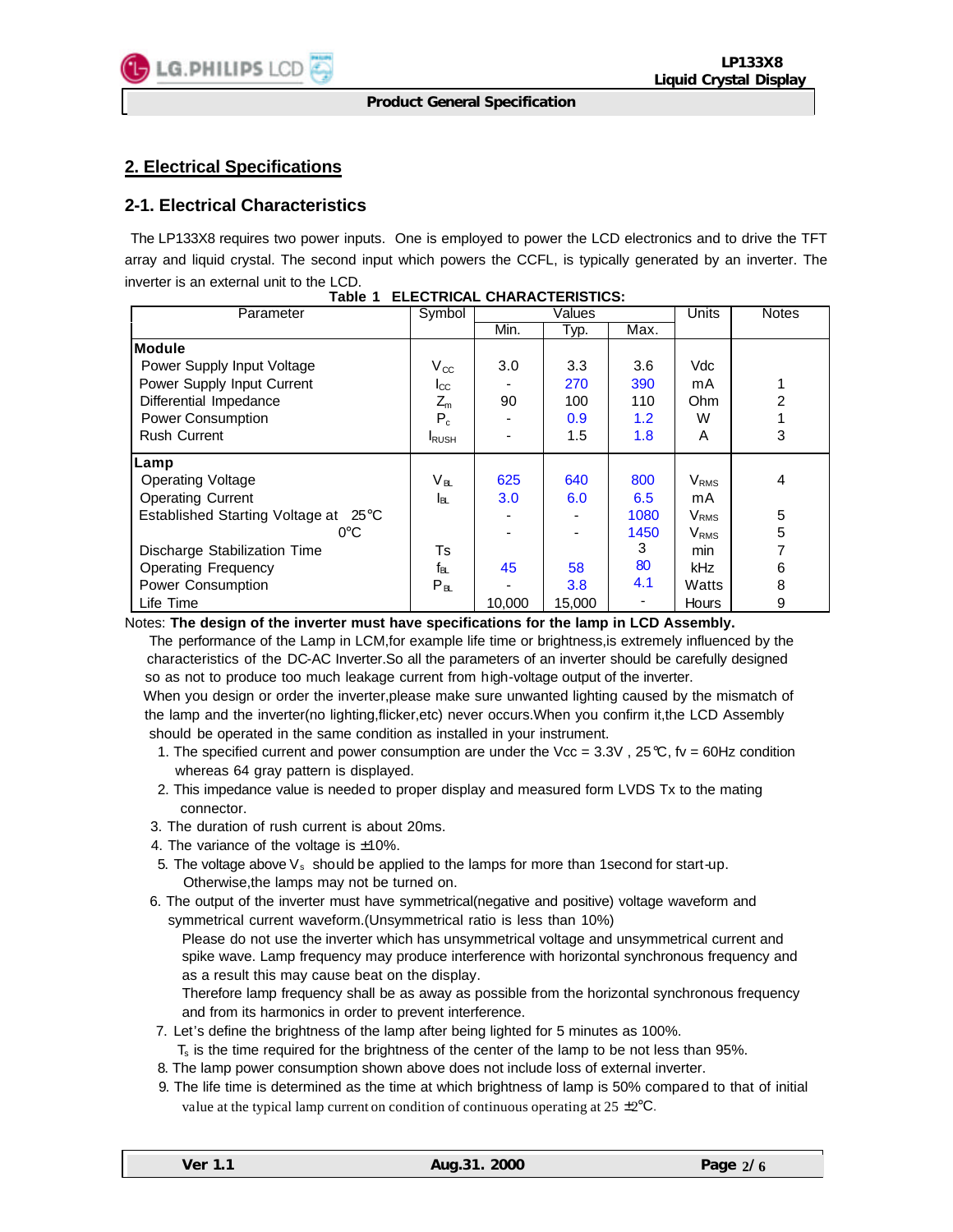

# **2-2. Interface Connections**

Interface chip must be used FlatLink, part No. SN75LVDS84(Transmitter) made by Texas Instrument Inc. or equivalent..

This LCD employs two interface connections, a 20 pin connector is used for the module electronics and the other connector is used for the integral backlight system.

The electronics interface connector is a model DF19KR-20P-1H manufactured by HIROSE or equivalent. The pin configuration for the connector is shown in the table below.

| Pin               | Symbol           | Description         | <b>Notes</b>                                 |  |
|-------------------|------------------|---------------------|----------------------------------------------|--|
| 1                 | Vcc.             | Power (3.3V)        | 1. Interface chips                           |  |
| $\overline{2}$    | Vcc.             | Power (3.3V)        | 1.1 LCD<br>: SN75LVDS88B(LCD Controller)     |  |
| 3                 | <b>GND</b>       | Ground              | including LVDS Receiver                      |  |
| 4                 | <b>GND</b>       | Ground              | 1.2 System: SN75LVDS84 or equivalent         |  |
| 5                 | A1M              | Differential Signal | * Pin to Pin compatible with THINE LVDS      |  |
| 6                 | A <sub>1</sub> P | Differential Signal |                                              |  |
| 7                 | <b>GND</b>       | Ground              | 2. Connector                                 |  |
| 8                 | A2M              | Differential Signal | 2.1 LCD: DF19KR-20P-1H, HIROSE or equivalent |  |
| 9                 | A2P              | Differential Signal | 2.2 Mating: DF19G-20S-1C or equivalent.      |  |
| 10                | <b>GND</b>       | Ground              | 2.3 Connector pin arrangement                |  |
| 11                | A3M              | Differential Signal |                                              |  |
| $12 \overline{ }$ | A3P              | Differential Signal |                                              |  |
| 13                | <b>GND</b>       | Ground              | 20                                           |  |
| 14                | CLKM             | Differential Signal |                                              |  |
| 15                | <b>CLKP</b>      | Differential Signal | [LCD Module Rear View]                       |  |
| 16                | <b>GND</b>       | Ground              |                                              |  |
| 17                | NC.              | No Connection       |                                              |  |
| 18                | NC.              | No Connection       |                                              |  |
| 19                | <b>GND</b>       | Ground              |                                              |  |
| 20                | GND              | Ground              |                                              |  |

### **Table 2 MODULE CONNECTOR PIN CONFIGURATION (LVDS)**

The backlight interface connector is a model BHSR-02VS-1, manufactured by JST. The mating connector part number is SM02B-BHSS-1 or equivalent. The pin configuration for the connector is shown in the table below.

#### **Table 3 BACKLIGHT CONNECTOR PIN CONFIGURATION**

| Pin | Svmbol | Description           | <b>Notes</b> |
|-----|--------|-----------------------|--------------|
|     | HV     | Power supply for lamp |              |
|     |        | (High voltage side)   |              |
|     |        | Power supply for lamp |              |
|     |        | (Low voltage side)    |              |

Notes: 1. The high voltage side terminal is colored pink. The low voltage side terminal is white.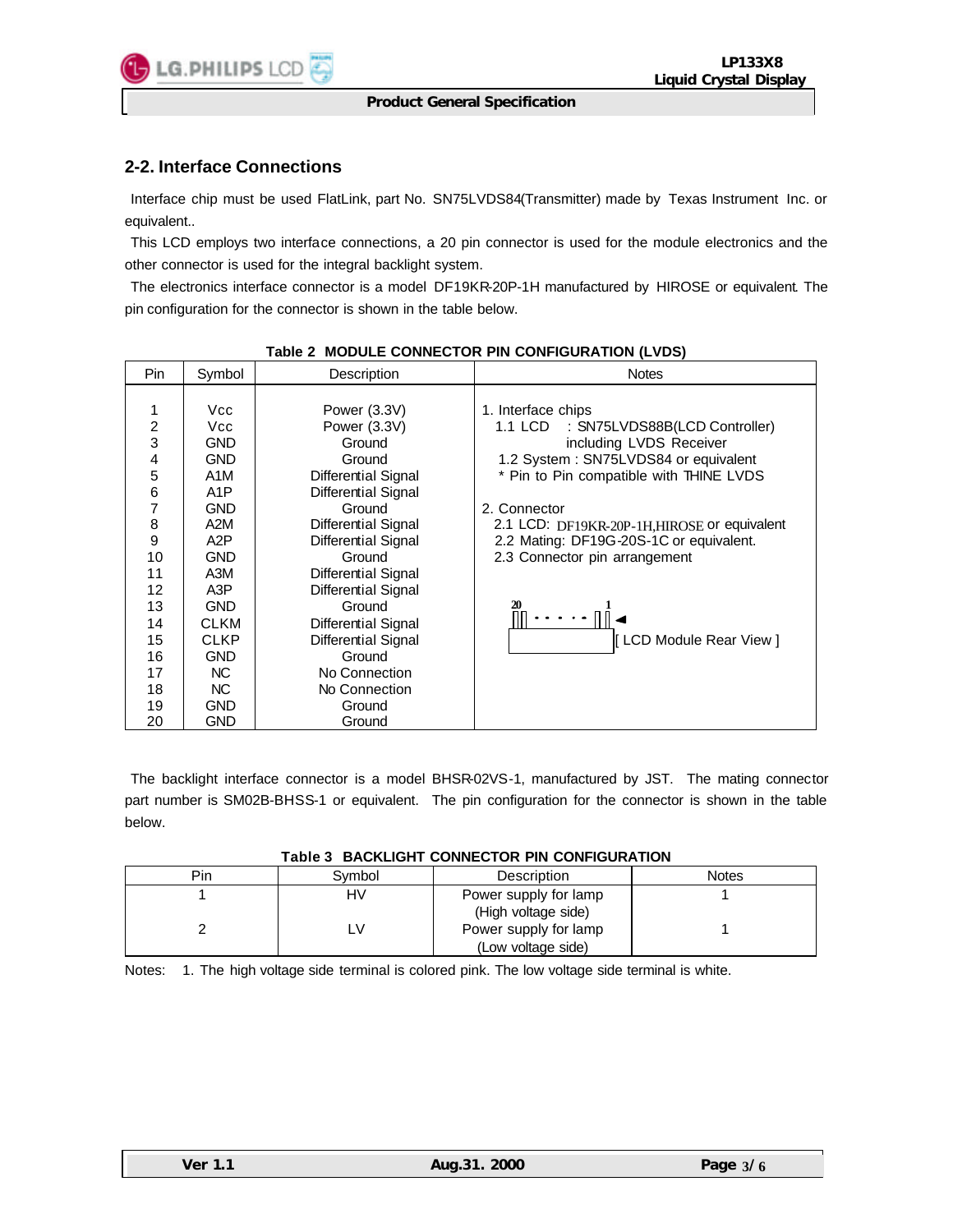

## **< FRONT VIEW >**

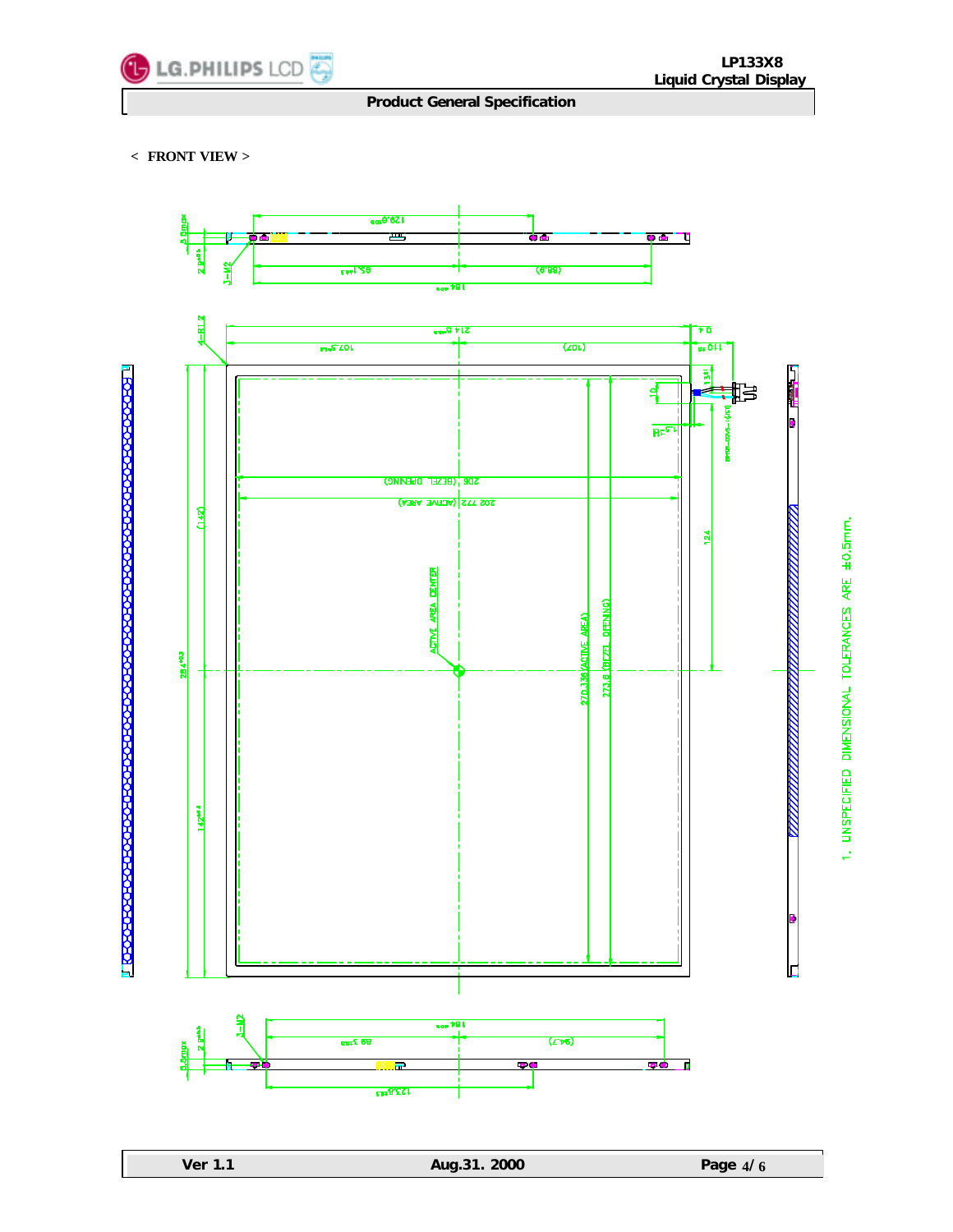

< REAR VIEW >